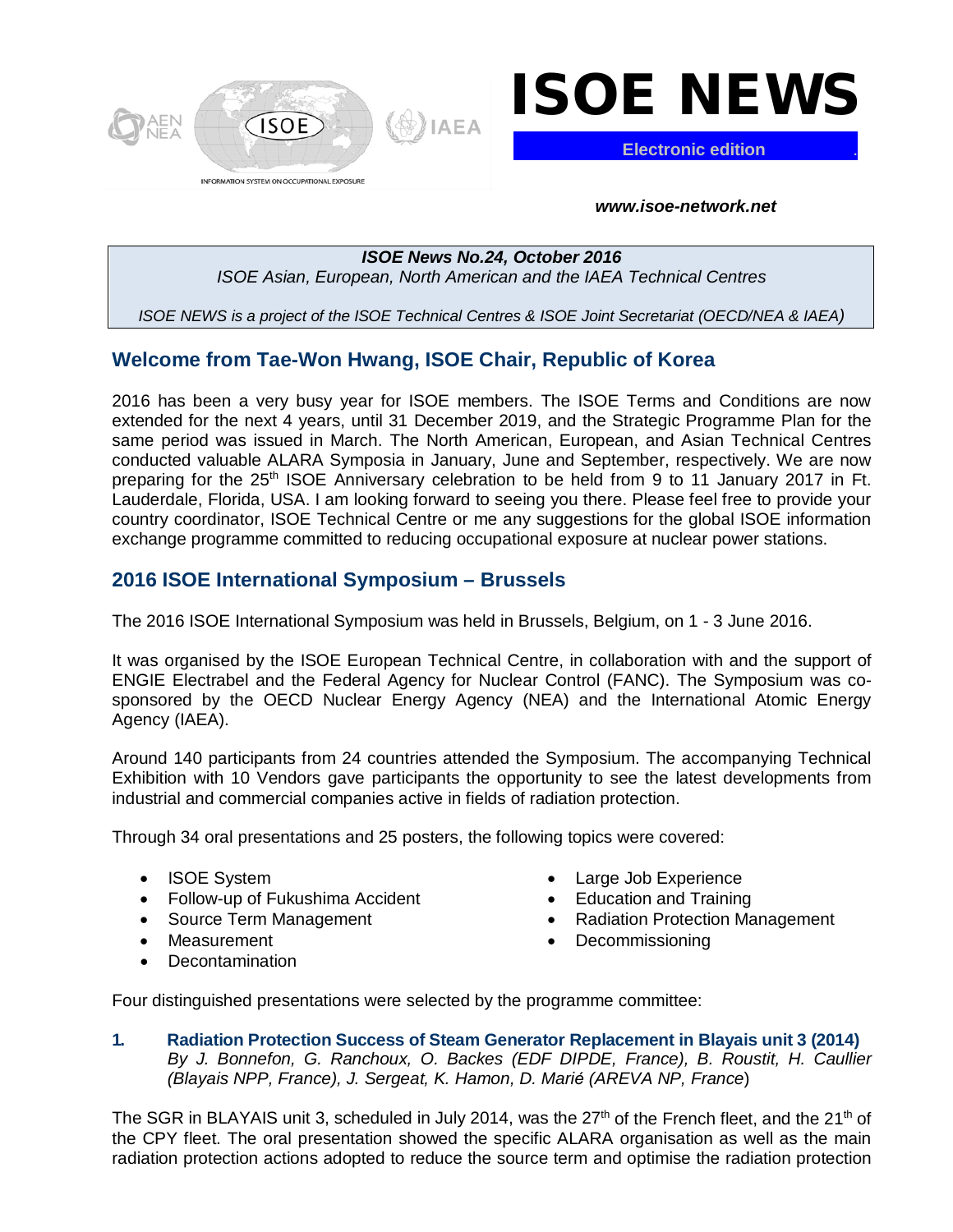of the operation, including the transport and storage of the old steam generator. The methodology adopted by the dedicated ALARA Working Group (gathering representatives from EDF Study / EDF Power Plant / Subcontractor) to define practical ways to reduce the collective and individual dose based on the following actions:

- Calculation of the accumulated forecast dose for the implementation, made using the estimated time for each individual task and the workplace local dose rate,
- Control of the radiological level of sources: precautions during the shutdown phase, purification of the primary circuit, resin changes and filtrations to minimize dose rates,
- Setting up biological shielding management process,
- Water level management of the loops,
- Chemical decontamination of primary pipe ends,
- Awareness on the radiological protection of staff,
- Other good radiation protection practices.

The resulting SGR collective dose (455 man.mSv) in Blayais unit 3 is the new world record for 3 loop SGR.

## **2. ALARA Programme and RP Activities for the Reactor Vessel Head Replacement at CN Vandellòs II**

## *By A. Prim Pujals, J. L. Sarria Gálvez, I. Vildósola Hernandez, A. Ribas Goset (Vandellòs II NPP, Spain)*

The reactor vessel head replacement of Vandellò s II NPP took place in 2015. This oral presentation highlighted the RP programme adopted to reduce exposure for the whole maintenance operation, including the transport and storage of the old vessel head. The main activities with significant dose impact were the following: removal of the un-welded elements of the former head, transportation of the old vessel head to the Spent Fuel Building through outdoor areas, cutting the control rod drive mechanisms (CRDM) to be reused, and a second transport to the disposal building. The ALARA plan and specific RP procedures were issued. Optimization practices were implemented, among which were the use of shielding and remote dosimetry. The work associated with the design modification lasted ten months, with a total operational collective dose of 120.4 man.mSv.

## **3. The Way to Optimize Radiation Exposure Index at the Russian Nuclear Power Plants**

### *By I. Doljenkov (Rosenergoatom, Russia), A. Кuchin (Kola NPP, Russia)*

This oral presentation showed the main actions implemented to reduce occupational exposures in Russian NPPs from 2010 to 2015 as well as the action plan for the years 2015 to 2019.

The main measures undertaken can be classified in three fields:

- Organisational: Setting a control level for individual doses at 18 mSv/year, optimization of the outage time, development of a Dose Risk Management software ARMIR, programmes of dose exposure optimisation, setting dose budget for specific work, EPD threshold assignment at the minimally sufficient level for the work execution.
- Improvement of radiation conditions: Usage of protective screens; high pressure decontamination; modernization of the equipment.
- Reduction of the exposure time: use of remote supervision systems, video-endoscopes, manipulators, simulation stands, quick-detachable heat insulation.

For the future, the action plan will continue with a focus on reducing exposures in RBMK NPPs, as this type of plant presents the highest individual and collective doses of the Russian Fleet.

## **4. Lessons Learned from the Failure of Leak Monitoring System of Steam Generator**

### *By Moonhyung Cho, Kidoo Kang, Yuho Weon (Central Research Institute, Korea Hydro & Nuclear Power, South Korea)*

This poster presented the issue of improper calibration of Steam Generator Leakage Monitors. These monitors are used to detect leakage from primary to secondary cooling systems by measuring 6.13MeV gamma rays emitted from N-16. A Cm-244/C-13 sealed radioactive source,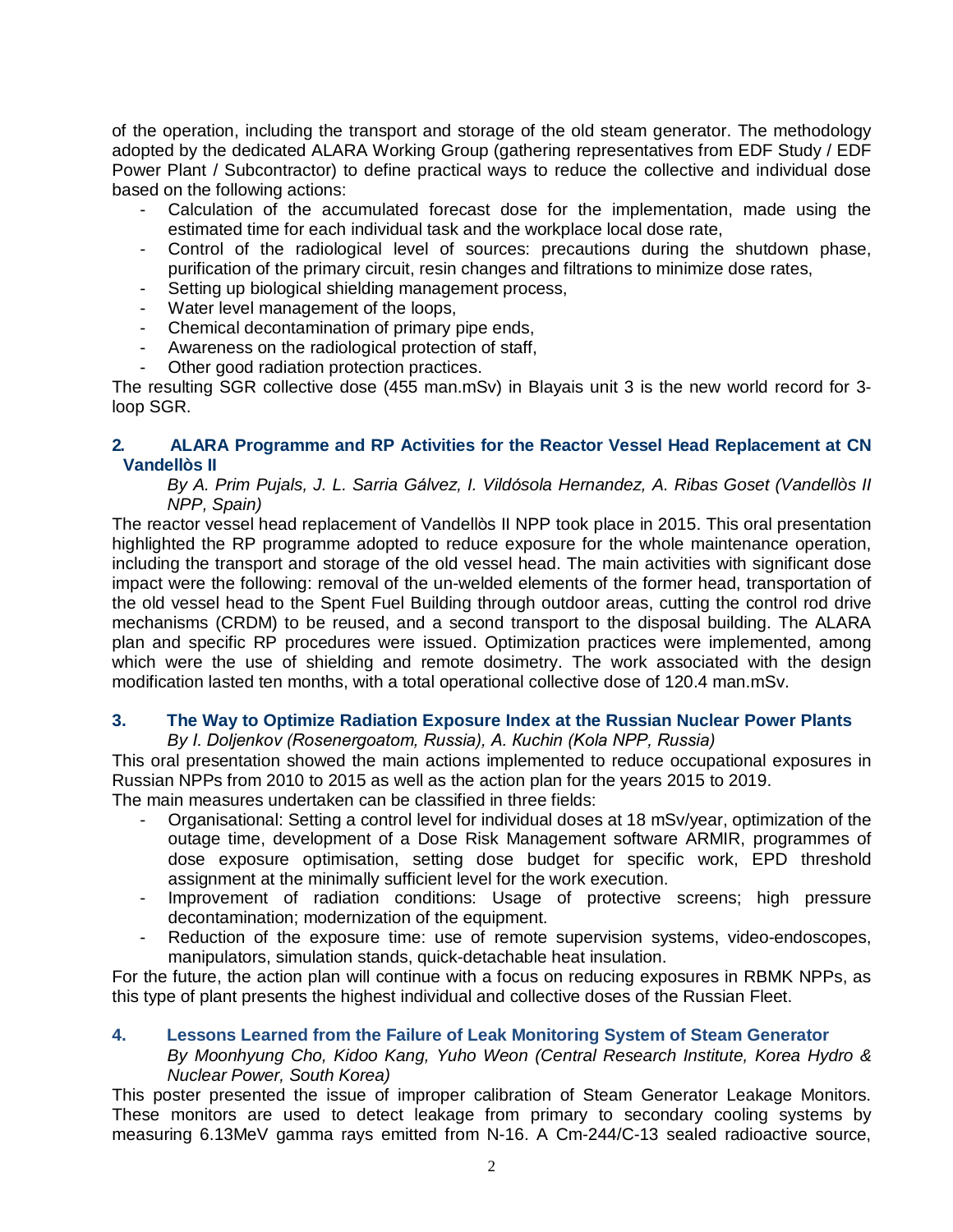which emits gamma rays of 6.13MeV, is used to calibrate the N-16 Channels. The Steam Generator Leakage Monitors use a scale factor to convert count rates of the N-16 channel to leak rate. In October 2014, approximately 20 l/hr of leakage of the primary to secondary cooling system took place at Hanbit Unit 3. However, all of the N-16 monitors didn't work properly during the leakage, while other monitors except those worked well. Therefore, its root cause was analysed and proper actions were taken to prevent the recurrence of the same events. The main cause of the event was found to be an improper calibration procedure regarding N-16 monitors and the failure of a temperature sensor of a detector. The normal N-16 channel range is from 4.5MeV to 7.5MeV, but the spectrum was shifted so that it could not detect 6.13 MeV gamma rays. Korea Hydro and Nuclear Power Central Research Institute (abbreviated KHNP-CRI) analysed the cause of the spectrum shift and revised the calibration procedure. It was confirmed that all Steam Generator monitors in domestic nuclear power plants work properly by recalibration in accordance with the revised calibration procedure, and their reliability was shown by inter-comparison tests.

## **Specific Meetings on 31 May 2016**

## **- Radiation Protection Managers Meeting**

This meeting, organised and chaired by Benoit Lance from ENGIE Electrabel, gathered 18 participants. Several practical topics were discussed, such as:

- Research to improve reactor cavity decontamination
- RP planning processes and implementation of ALARA approach
- Lessons learned from RP events,
- Management of alpha risk.

A specific discussion was organised on the issue of preparedness for accident management from the RP point of view, including a presentation of the "Nuclear Logistic Support Cell" created at the corporate level of ENGIE Electrabel and a visit to the support trailer.



Photo #1: Attendees of the 2016 International ISOE ALARA Symposium in Brussels touring the ENGIE Electrabel Emergency Radiological Response Truck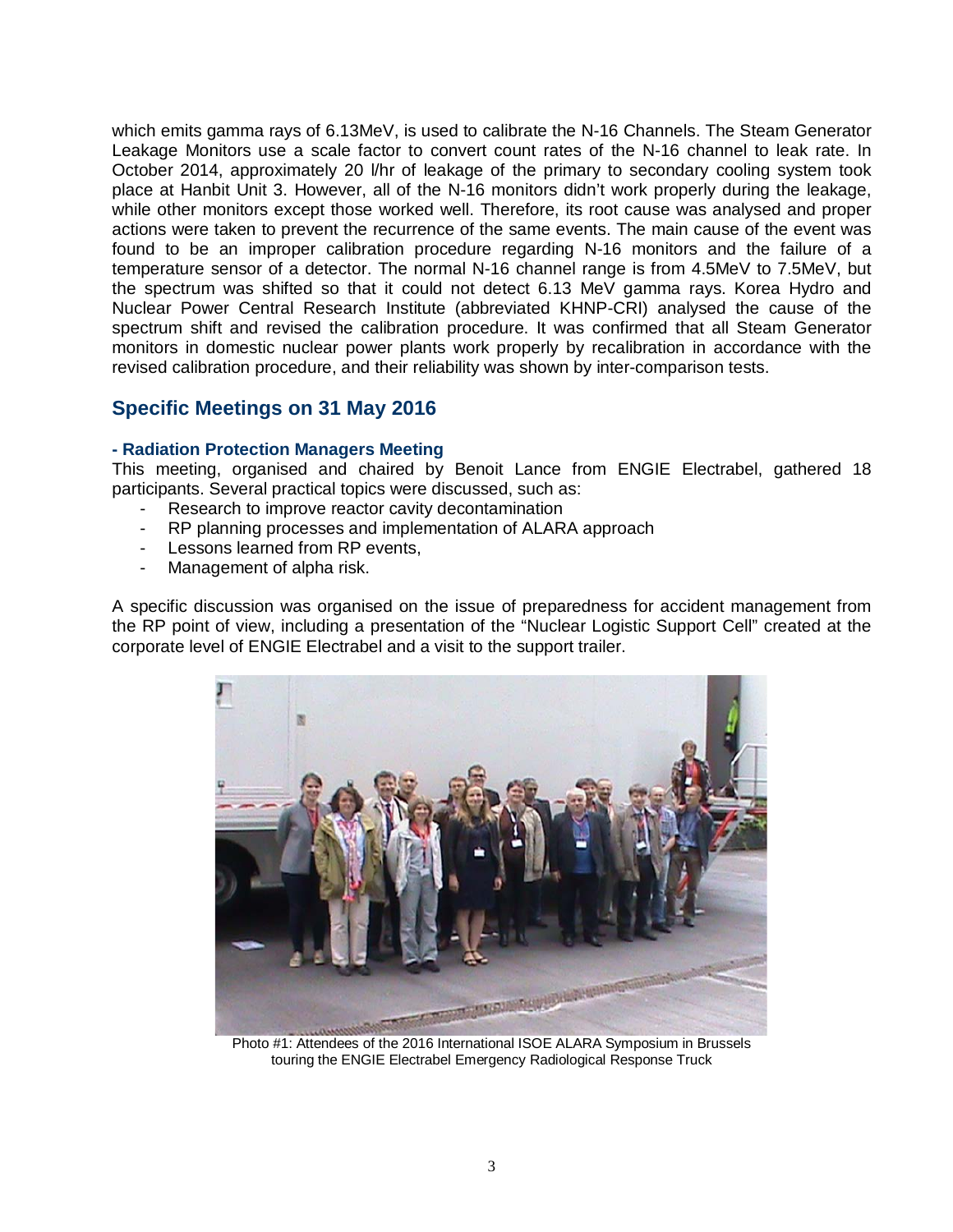

Photo #2: Symposium Dinner, sponsored by ENGIE Electrabel, at the Hotel Metropole

## - **Regulatory Body Representatives Meeting**

This meeting took place in the premises of the Belgium Authority FANC. It was organized and chaired by Swen-Gunnar Jahn (ENSI), ISOE Vice-Chair. It gathered 17 participants from 12 countries. The topic discussed was the legal rules and regulatory requirements regarding determination of eye lens dose and other special types of doses from external exposure, based on the result of a specific survey launched before the meeting among ISOE regulatory bodies.

*Proceedings of the Symposium are available on the ISOE Network website with public access. The presentations of the specific meetings are also available, with a restricted access to ISOE utilities (for the RPM Meeting) or ISOE Members (for the Regulatory Body Representative Meeting).*

### **Technical Tour**

On 3 June 2016 a technical visit took place at the SCK•CEN Mol. Two guided visits were organised: the underground research facility | HADES and the Radiobiology and Dosimetry laboratories.

## **2016 ISOE Asian ALARA Symposium: Iwaki, Japan**

The 2016 ISOE Asian ALARA Symposium was held from 7 to 9 September 2016 in Iwaki, Fukushima, Japan. The symposium was organized and hosted by the ISOE Asian Technical Centre (ATC) and Nuclear Safety Research Association (NSRA), and co-sponsored by the OECD Nuclear Energy Agency (NEA) and the International Atomic Energy Agency (IAEA).

The symposium itself was held from 7 to 8 September in Iwaki City, Fukushima Prefecture. Then a one-day technical tour to Fukushima Daiichi NPP was conducted for participants on 9 September. The symposium provided a forum in which radiation protection professionals from the nuclear industry and regulatory authorities exchanged practical information and experience on occupational exposure issues in nuclear power plants to further improve radiological protection. The technical tour provided participants with an opportunity to get into the site of the NPP. Five years have already passed since the accident while decontamination and restoration work have been carried out on the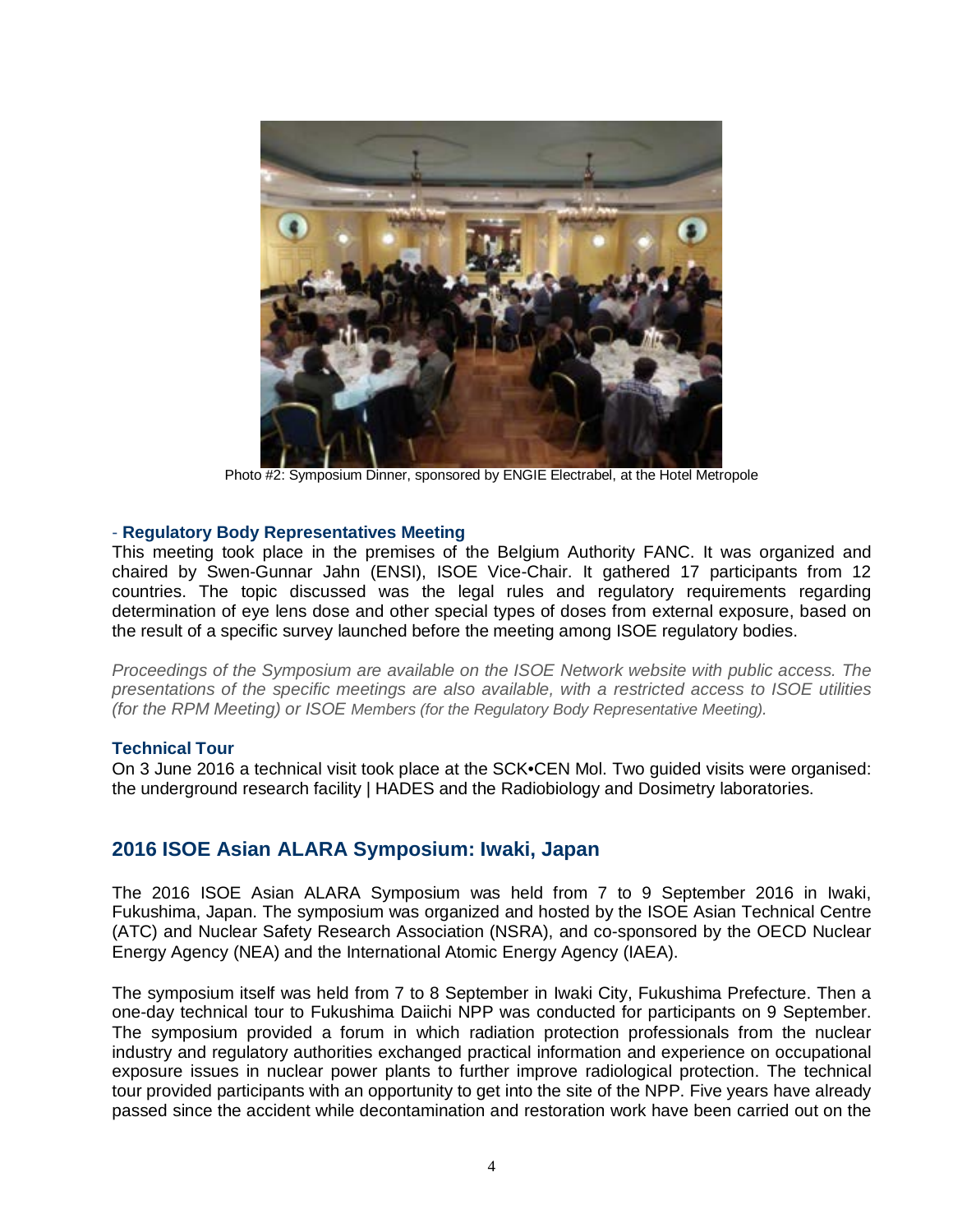site. The situation of Fukushima Daiichi NPP has dramatically changed, and this tour was a good opportunity for the participants to confirm the latest status of the site.

Two distinguished papers were selected by the Technical Programme Committee:

1. New Radiological Control of Areas in Fukushima Daiichi NPS, by Katsuhiro Yasui, TEPCO Holdings Inc., Japan.

2. Analysis on Occupational Exposure of Radiation Workers in Korea based on KISOE Database (2005-14), by Byeongsoo Kim, Institute of Nuclear Safety, Republic of Korea.

## **2016 ISOE North American ALARA Symposium: Fort Lauderdale, Florida**

The 2016 ISOE North American ALARA Symposium was held on 11 – 13 January 2016 in Fort Lauderdale, Florida, USA. Over 165 individuals attended the symposium, including 30 vendors.

The plenary presentations included the TEPCO invited presentation by Shinichi Kawamura, TEPCO General Manager (former Plant Manager Fukushima Daini Units 1-4) on Fukushima Daiichi recovery successes and future challenges. Safety improvements at Kashiwazaki Kariwa Nuclear Power Plant were also discussed. Professor Tadashi Narabayashi, Hokkaido University, discussed the new Super Engineering training Programme with the University of Illinois/NATC and the AgX hardened filter design and installation at TEPCO units.

Dr. Dennis Chamberland, NASA Nuclear Engineer, presented the latest scientific developments on brain effects of protons and cosmic radiation during space travel to Mars.

The two Distinguished Papers included the paper by Karen McDougall, Section Manager-ALARA, Pickering, OPG, Canada on the Pickering Dynamic Learning video training on RWP knowledge [\(Karen.mcdougall@opg.com](mailto:Karen.mcdougall@opg.com) ) and the paper by J. Cady from Braidwood NPP on Braidwood 2015 Refuelling Outages ALARA Successes.



Photo #3: Shinichi Kawamura, TEPCO General Manager sharing his experience as Plant Manager, Fukushima Daini during the earthquake and tsunami, at the North American Symposium, Fort Lauderdale, Florida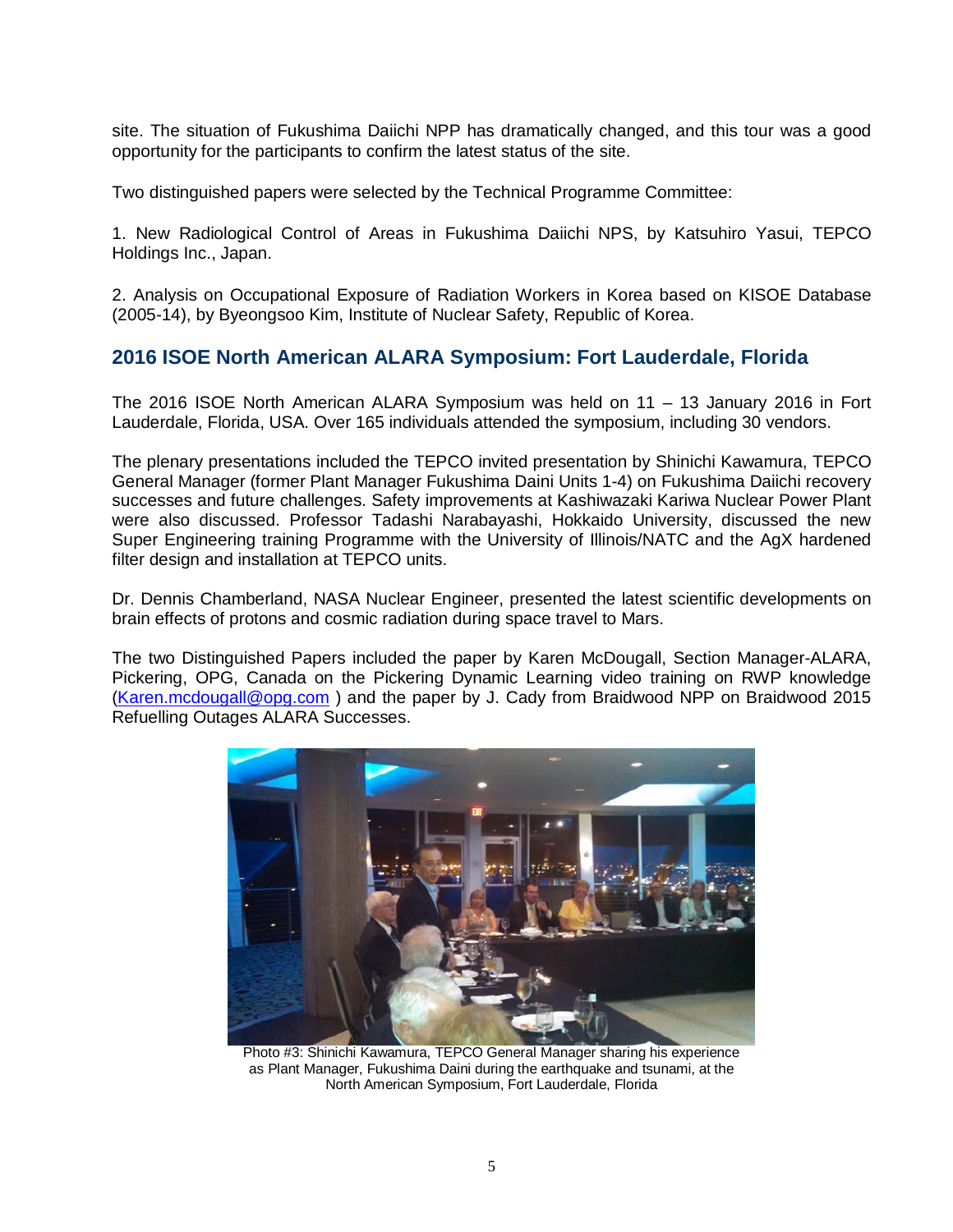

Photo #4: Five Japanese Super Engineers participating in Hokkaido University/ NATC University of Illinois January 2016 radiological engineering education programme, as introduced at the 2016 ISOE North American ALARA Symposium

**RPM Challenges in the Transition from Operations to Decommissioning Plant Status:**  Radiological Protection Professional of the Year Award from College of Engineering, University of Illinois: Citation Presented by Professor Stubbins, Head NPRE. **Recipient: James Mike Hale, RPM Kewaunee Nuclear Plant, Dominion**.



Photo#5: James Mike Hale, RPM Kewaunee, receiving 2015 Radiation Protection Professional of the Year Award. Pictured are left to right David W. Miller, James Mike Hale & Dr. John L. Palms, NATC Honorary Board Chair.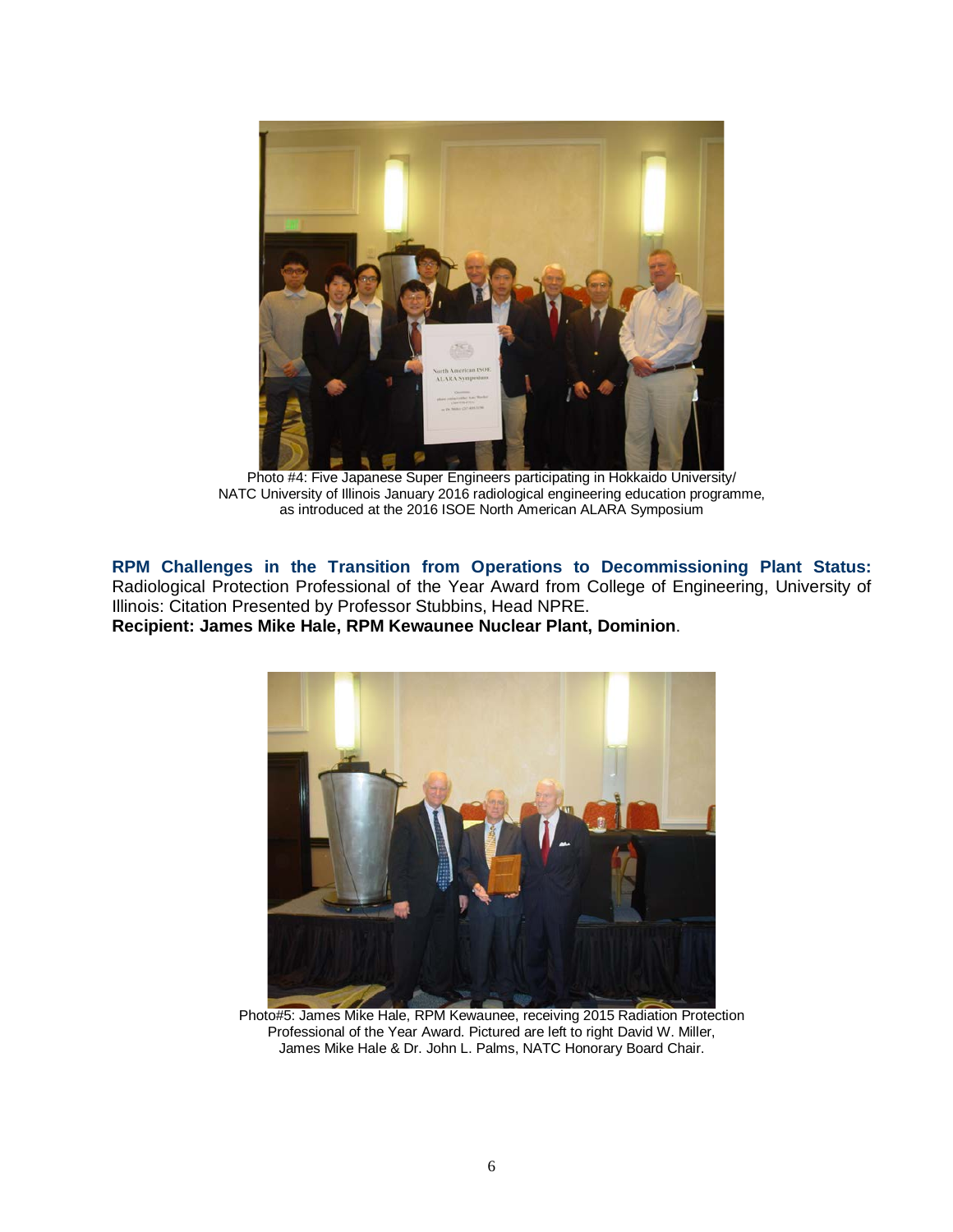## **2015 ISOE World Class ALARA Performance Award**

## **Presented to Ginna Nuclear Power Plant, Exelon for Outstanding Refuelling Outage Worker Dose Reduction.**

Citation presented by Dr. John M. Palms, Distinguished President Emeritus, University of South Carolina & NATC Honorary Board Chair.

Recipients for the Employees and Contractors at Ginna Nuclear Power Station:

Joseph Pacher, Site Vice President; William Carsky, Plant Manager;

Kenneth Gould, RP Manager; James Bement, Rad Eng Manager;

Christian Singley, Sr. RP ALARA Spec; Lynda Fileppi, Sr. RP ALARA Specialist;

Billie Childers, RP Supervisor; Chan Vasey, RP Supervisor.



Photo #6: Joseph Pacher, Site Vice President, Ginna Nuclear Plant Plant, accepting the 2015 World Class ALARA Performance Award on behalf of the station employees

## **Future ISOE Meetings:**

### **ISOE WGDECOM**

3-6 October 2016, 4th WGDECOM meeting/Benchmarking visit, Sweden

### **ISOE Working Group on Data Analysis**

29 November 2016, OECD, Paris, France

### **ISOE Bureau**

30 November 2016 (am) and 2 December 2016 (pm), OECD, Paris, France

## **Joint Topical Session on Education and Training**

30 November 2016 (pm), OECD, Paris, France

## **ISOE Management Board**

1-2 December 2016 (am), OECD, Paris, France